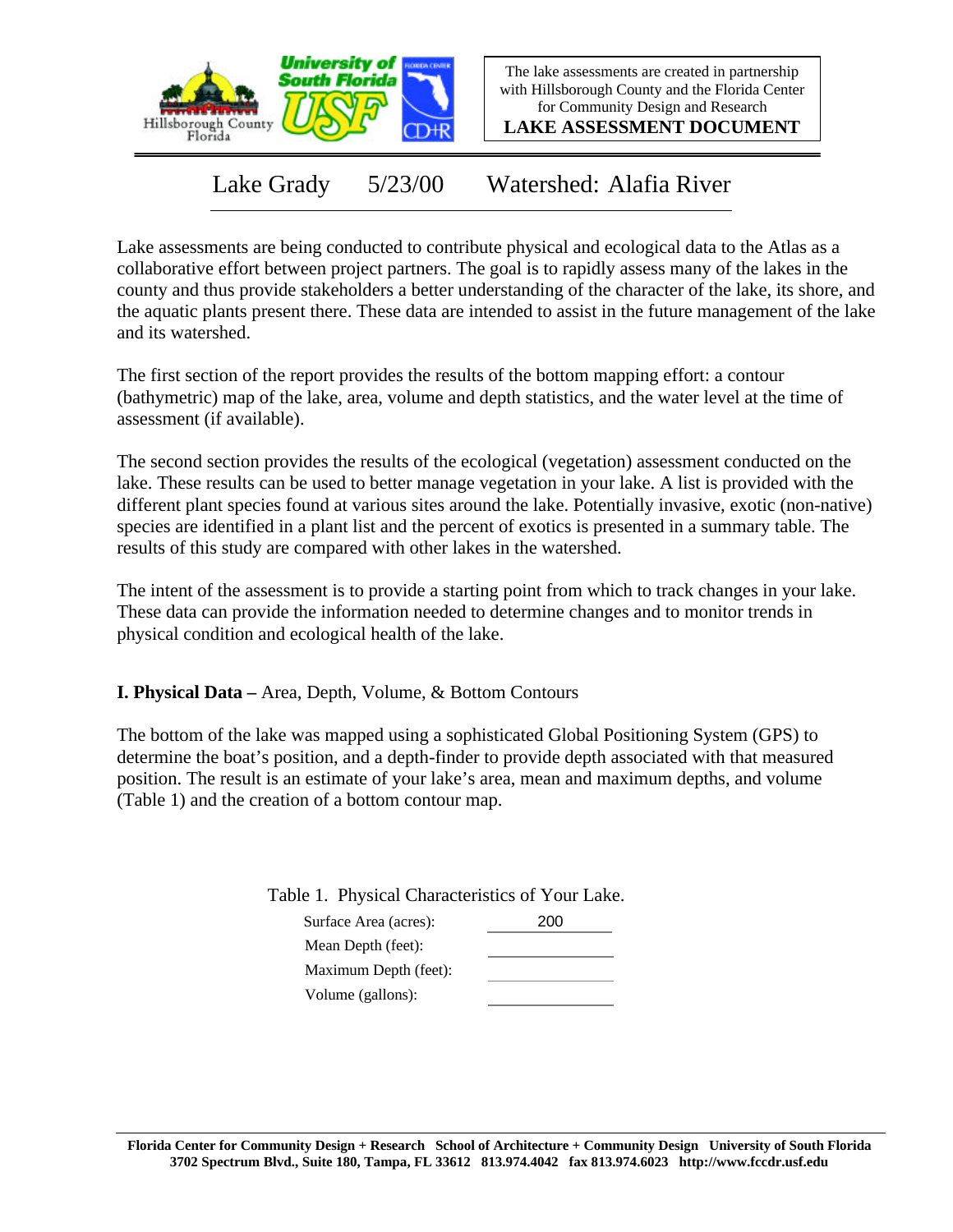

**LAKE ASSESSMENT DOCUMENT**

Lake Grady 5/23/00 Watershed: Alafia River

## **II. Ecological Data**

Aquatic Plant Survey

Approximately equispaced sites are haphazardly mapped around the lake and the aquatic plants at each site are surveyed. The total number of species from all sites is used to approximate the total diversity of aquatic plants and the percent of invasive-exotic plants on the lake and in the watershed (Table 2). Many of these plants are considered ecologically harmful, as they tend to out-compete native species. Such "nuisance" plants can also make boating and other recreational activities difficult or impossible. The common and scientific names of plant species found on your lake are listed in Table 3.

> Table 2. Comparison of species diversity between your lake and other assessed lakes located within your watershed.

|                        |      | Lake Grady Alafia River |  |
|------------------------|------|-------------------------|--|
|                        |      | (Average)               |  |
| Number of Taxa:        | 28   | 28                      |  |
| Percent Exotic Plants: | 2.1% | 2.1%                    |  |

Table 3. Botanical and common names of the most commonly found plants on your lake. Percent frequency (of occurence), habit (location where found), status (native or exotic), and EPPC status are provided.

| Common Name                    | <b>Plant Species</b>        | Frequency | Habit     | <b>Status</b> | <b>EPPC</b> |
|--------------------------------|-----------------------------|-----------|-----------|---------------|-------------|
| Common Buttonbush              | Cephalanthus occidentalis   | 35%       | Emergent  | <b>Native</b> | <b>NL</b>   |
| Willow                         | Salix spp.                  | 35%       | Emergent  | <b>Native</b> | <b>NL</b>   |
| <b>Giant Duckweed</b>          | Spirodela polyrhiza         | 35%       | Floating  | <b>Native</b> | <b>NL</b>   |
| Water milfoil, parrot feather  | Myriophyllum spp.           | 30%       | Emergent  | Exotic        | Ш           |
| <b>Torpedo Grass</b>           | Panicum repens              | 30%       | Emergent  | Exotic        |             |
| Algal Mats, Floating           | Algal spp.                  | 25%       | Floating  | Unknown       | Unknow      |
| <b>Alligator Weed</b>          | Alternanthera philoxeroides | 25%       | Emergent  | Exotic        | Ш           |
| Hydrilla, waterthyme           | Hydrilla verticillata       | 25%       | Submersed | Exotic        |             |
| Maidencane                     | Panicum hemitomon           | 20%       | Emergent  | Native        | NL.         |
| Southern Red Maple             | Acer rubrum var. trilobum   | 15%       | Emergent  | <b>Native</b> | NL.         |
| Swamp Fern                     | Blechnum serrulatum         | 15%       | Emergent  | Native        | <b>NL</b>   |
| Water Hyacinth                 | Eichhornia crassipes        | 15%       | Floating  | Exotic        |             |
| Baldwin's Spikerush, Roadgrass | Eleocharis baldwinii        | 15%       | Submersed | Native        | <b>NL</b>   |
| Stonewort                      | Nitella spp.                | 15%       | Submersed | Native        | <b>NL</b>   |
| Laurel Oak; Diamond Oak        | Quercus laurifolia          | 15%       | Emergent  | Native        | NL.         |
| Water Oak                      | Quercus nigra               | 15%       | Emergent  | Native        | <b>NL</b>   |

Florida Center for Community Design + Research School of Architecture + Community Design University of South Florida 3702 Spectrum Blvd., Suite 180, Tampa, FL 33612 813.974.4042 fax 813.974.6023 http://www.fccdr.usf.edu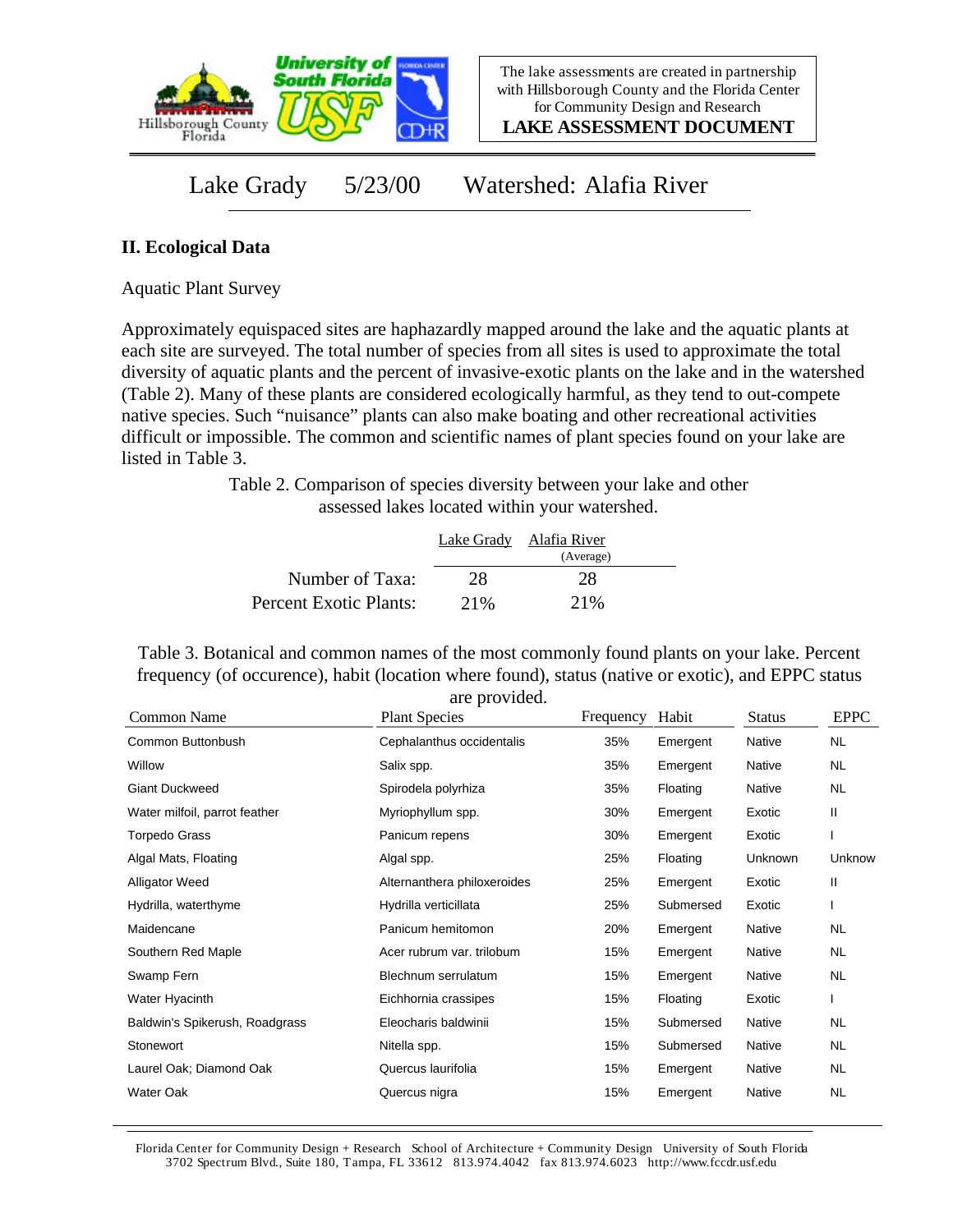Lake Grady 5/23/00 Watershed: Alafia River

| Manyflower Marshpennywort, Water Penny | Hydrocotyl umbellata         | 10% | Emergent       | Native        | NL.       |
|----------------------------------------|------------------------------|-----|----------------|---------------|-----------|
| Fourpetal St. John's-Wort              | Hypericum tetrapetalum       | 10% | Emergent       | <b>Native</b> | NL.       |
| Unidentified Plant Species             | <b>UNKNOWN SPP</b>           | 10% | <b>Unknown</b> | Unknown       | Unknow    |
| Southern Blue Flag                     | Iris virginica               | 5%  | Emergent       | <b>Native</b> | NL.       |
| Spatterdock, Yellow Pondlily           | Nuphar lutea var. advena     | 5%  | Floating       | Native        | NL.       |
| Royal Fern                             | Osmunda regalis              | 5%  | Emergent       | <b>Native</b> | NL.       |
| Pickerel Weed                          | Pontederia cordata           | 5%  | Emergent       | Native        | <b>NL</b> |
| Water Spangles, Water Fern             | Salvinia minima              | 5%  | Floating       | Native        | NL.       |
| Elderberry                             | Sambucus canadensis          | 5%  | Emergent       | <b>Native</b> | NL.       |
| Wool-grass Bullrush                    | Scirpus cyperinus            | 5%  | Emergent       | Native        | NL.       |
| Cypress                                | Taxodium spp.                | 5%  | Emergent       | <b>Native</b> | NL.       |
| Para Grass                             | Urochloa (Brachiaria) mutica | 5%  | Emergent       | Exotic        |           |